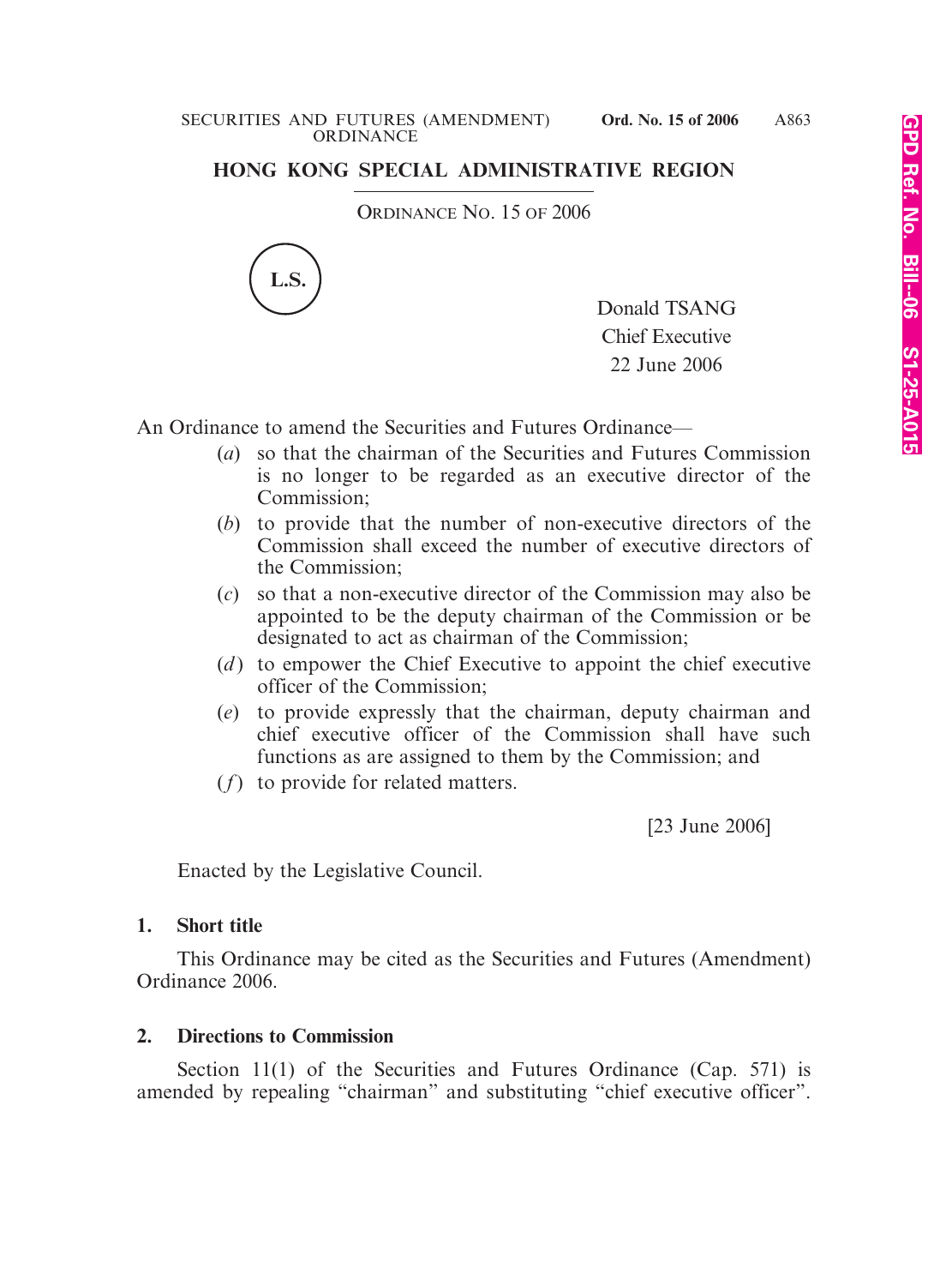### **3. Accounts and annual report**

Section  $15(2)(b)$  is amended by repealing ", and one non-executive director," and substituting "and the chief executive officer".

# **4. Accounts of compensation fund**

Section 240(4) is amended by repealing "at least one non-executive director" and substituting "the chief executive officer".

# **5. Interpretation and general provisions**

Section 1 of Part 1 of Schedule 1 is amended—

- (*a*) in the definition of "executive director", by repealing everything after "means" and substituting "the chief executive officer of the Commission or any other person who is appointed as an executive director of the Commission under section 1 of Part 1 of Schedule 2 to this Ordinance (whether or not acting in any other capacity under that Part);";
- (*b*) in the definition of "member", by repealing everything after "means" and substituting—
	- $66$
- (*a*) the chairman of the Commission; or
- (*b*) the chief executive officer or any other executive director or non-executive director of the Commission (whether or not acting in any other capacity under Part 1 of Schedule 2 to this Ordinance);":
- (*c*) in the definition of "non-executive director", by adding "(whether or not acting in any other capacity under that Part)" before the semicolon.

# **6. Securities and Futures Commission**

Part 1 of Schedule 2 is amended—

- (*a*) in the heading immediately before section 1, by adding "**, chief executive officer**" after "**Chairman**";
- (*b*) in section 1, by repealing "and such number of" and substituting ", a chief executive officer and such number of other";
- (*c*) by repealing section 1(*b*) and substituting—
	- "(*b*) the number of non-executive directors of the Commission shall exceed the number of executive directors of the Commission.";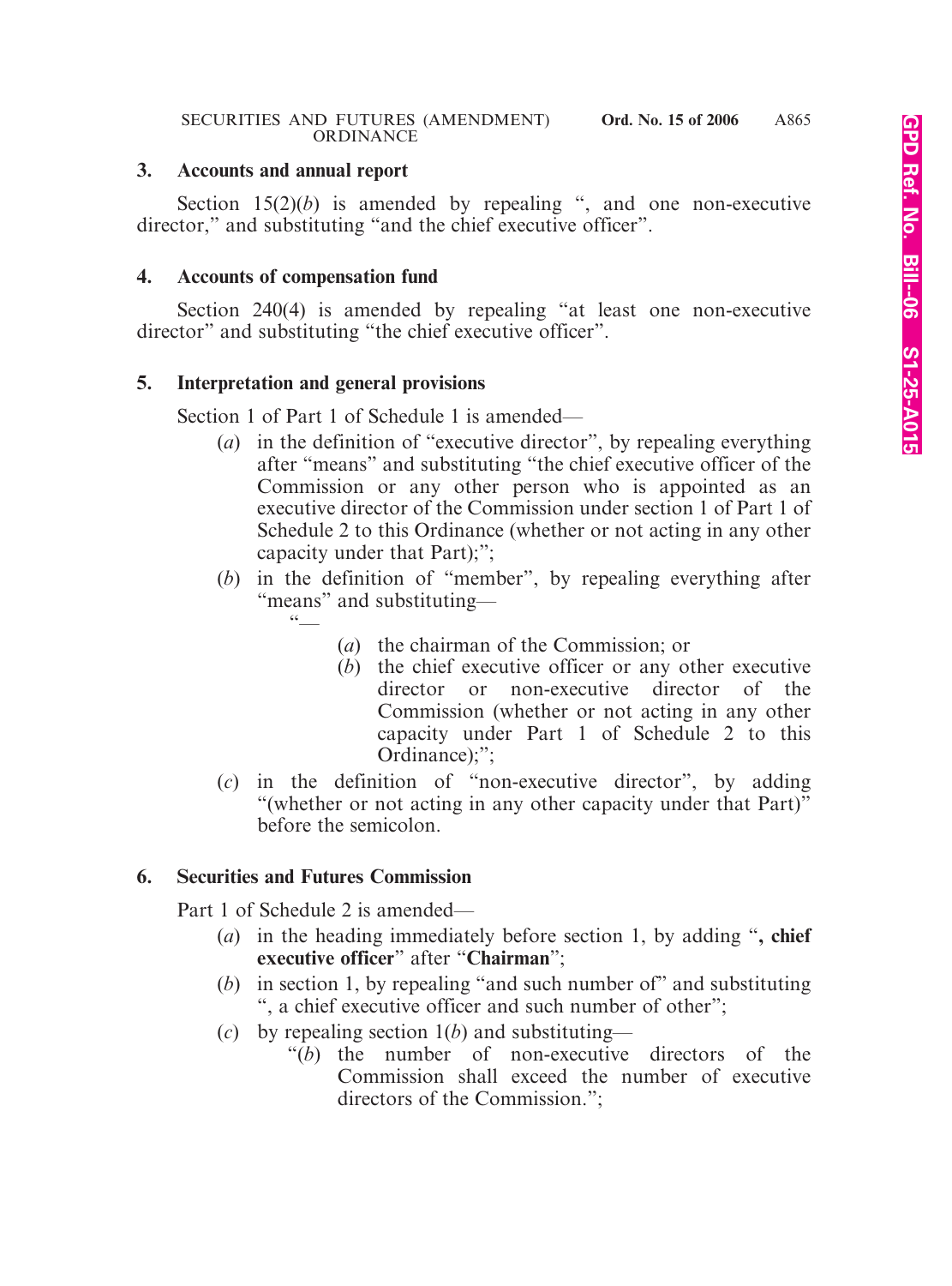- (*d*) by repealing section 2;
- (*e* ) in section 4, by adding "or non-executive director" after "director":
- (*f*) in section 6, by adding "or non-executive director" after "director":
- (*g*) in section 7, by adding "or non-executive director" after "director":
- (*h*) by repealing section 9 and substituting—

"9. A deputy chairman of the Commission who acts as chairman of the Commission under section 5, or an executive director or non-executive director of the Commission who acts as chairman of the Commission in accordance with a designation under section 6 or 7, shall be deemed for all purposes to be the chairman of the Commission.

9A. Notwithstanding section 9—

- (*a*) an executive director of the Commission shall not cease to be regarded as such only because of his acting as chairman of the Commission; and
- (*b*) a non-executive director of the Commission shall not cease to be regarded as such only because of his acting as chairman of the Commission.

### **Vacancy in office of chief executive officer**

9B. The Chief Executive may designate an executive director of the Commission to act as chief executive officer of the Commission for any period during which the chief executive officer of the Commission is unable to act as chief executive officer due to illness, absence from Hong Kong or any other cause, and may at any time revoke any such designation.

9C. An executive director of the Commission who acts as chief executive officer of the Commission shall be deemed for all purposes to be the chief executive officer of the Commission.";